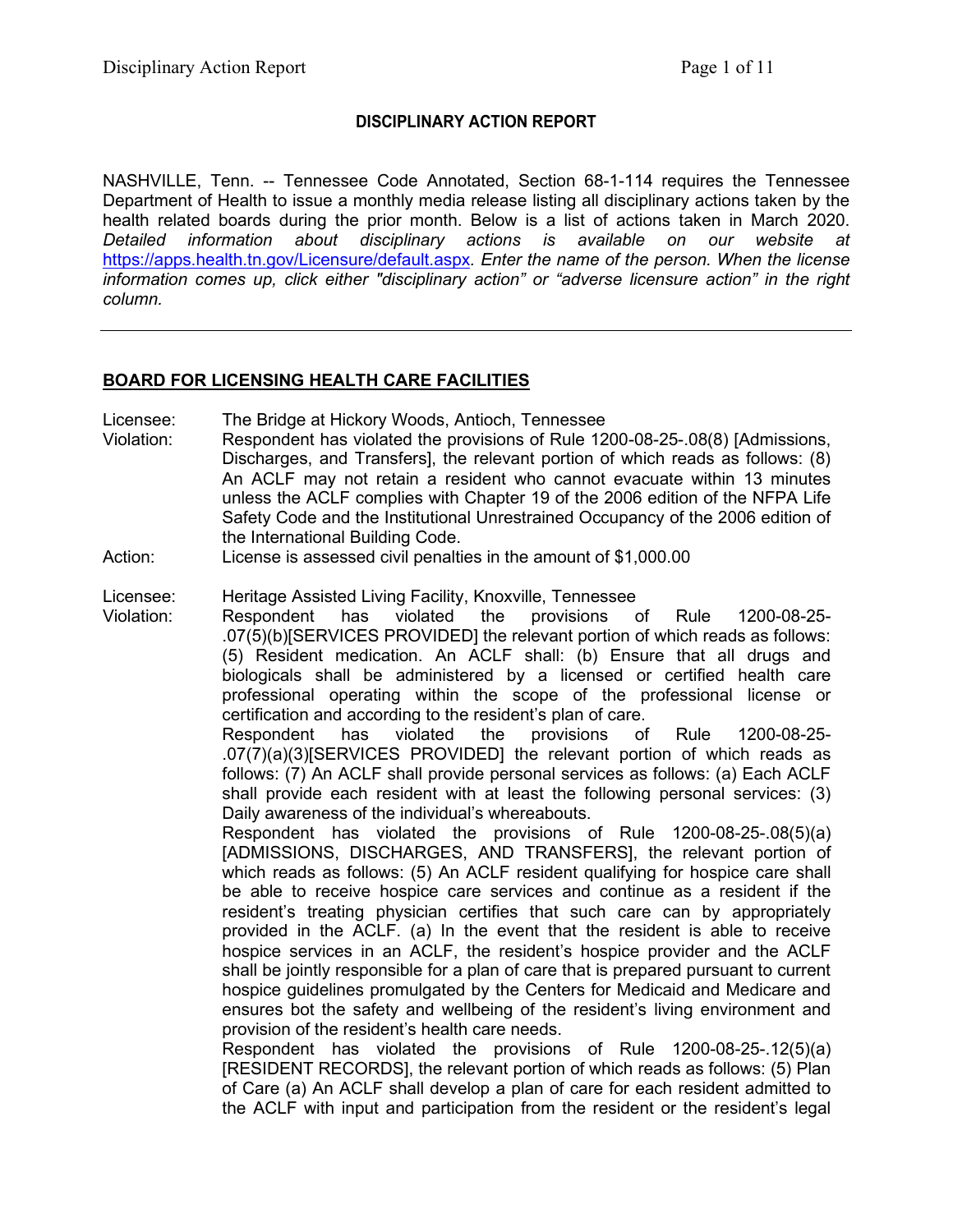representative, treating physician, or other licensed health care professionals or entity delivering patient services within 6 days of admission. The plan of care shall be reviewed and/or revised as changes in resident needs occur, but not less than semi-annually by the above appropriate individuals.

Action: License is assessed civil penalties in the amount of \$2,500.00

Licensee: Legacy Assisted Living and Memory Care, Memphis, Tennessee

Violation: Respondent has violated the provisions of Tenn. Code Ann. Sec. 68-11- 207(a)(3)(c), which indicates that the Board may suspend or revoke the license issued under this part based on any of the following grounds: (3) Conduct or practice found by the board to be detrimental to the welfare of the patients in such institutions. (c) In imposing the sanctions authorized in this section, the Board may consider all factors that it deems relevant, including, but not limited to, the following: (1) The degree of sanctions necessary to ensure immediate and continued compliance; (2) The character and degree of impact of the violation on the health, safety and welfare of the patients in the facility; (3) The conduct of the facility against whom the notice of violation is issued in taking all feasible steps or procedures necessary or appropriate to comply or correct the violation; and (4) Any prior violations by the facility of statutes; regulations or orders of the Board.

> Respondent has violated the provisions of Rule 1200-08-25-.08(1)(d) [ADMISSIONS, DISCHARGES and TRANSFERS], the relevant portion of which reads as follows: (1) An ACLF shall not admit or permit the continued stay of any ACLF resident who has any of the following conditions: (d) Exhibits verbal or physically aggressive behavior which poses an imminent threat to self or others, based on behavior, not diagnoses.

> Respondent has violated the provisions of Rule 1200-08-25- .08(1)(a)(1)[ADMINISTRATION] the relevant portion of which reads as follows: (1) Each ACLF shall meet the following staffing and procedural standards: (a) Staffing Requirements: (1) The licensee must designate in writing a capable and responsible person to act on administrative matters and to exercise all the powers and responsibilities of the licensee as set forth in this chapter in the absence of the licensee.

> Respondent has violated the provisions of Rule 1200-08-25- .07(7)(a)(2)[SERVICES PROVIDED] the relevant portion of which reads as follows: (7) An ACLF shall provide personal services as follows: (a) Each ACLF shall provide each resident with at least the following personal services: (2) Safety when in the ACLF.

Action: License summarily suspended; not accept any new residents; immediately facilitate the transfer of its residents to appropriate facilities by April 2, 2020; grant immediate access to the facility to the Tennessee Department of Health and surveyors; have a monitor approved by the Division Director, placed in the facility and shall remain in the facility until every resident is transferred; and shall be responsible for the costs of any transfers and the cost of any monitoring; immediately submit a plan of correction to the Department. Suspension shall be effective immediately and shall remain in effect until the conclusion of the contested case hearing against Respondent or until otherwise ordered by the Board.

Licensee: Maybelle Carter Senior Living, Madison, Tennessee

Violation: Respondent has violated the provisions of Rule 1200-08-25-.07(7)(c)(5)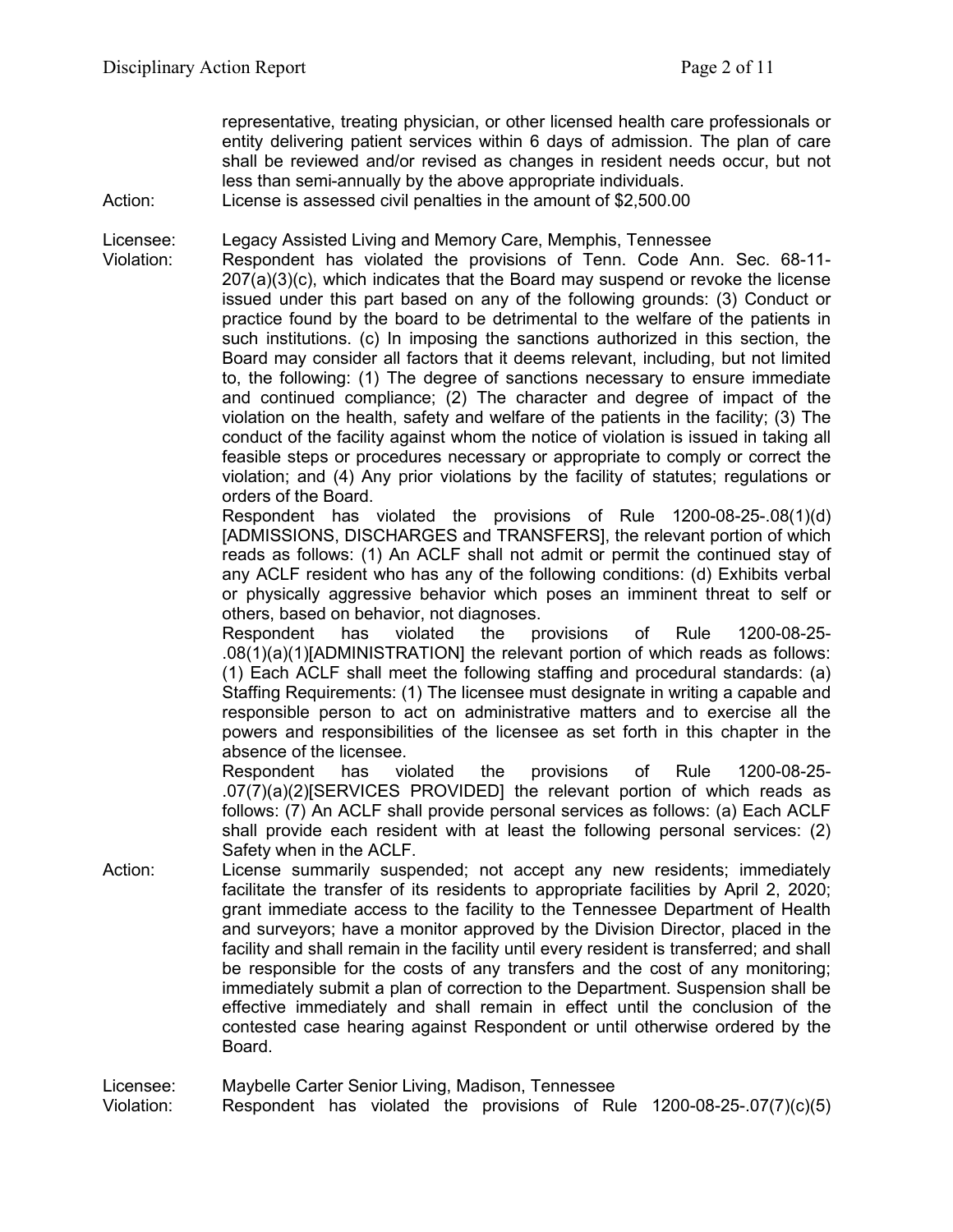[SERVICES PROVIDED], the relevant portion of which reads as follows: (7) An ACLF shall provide personal services as follows: (c) Dietary services. (5) An ACLF shall maintain a clean and sanitary kitchen.

Action: Assessed civil penalty of \$500.00

Licensee: Riverdale Assisted Living Facility, Memphis, Tennessee

Violation: Respondent has violated the provisions of Rule 1200-08-25-.07(2)[SERVICES PROVIDED] the relevant portion of which reads as follows: (2) Medical Services in an ACLF shall be provided by: (a) Appropriately licensed or qualified staff of an ACLF; (b) Appropriately licensed or qualified contractors of an ACLF; (c) A licensed home care organization; (d) Another appropriately licensed entity; or (e) Appropriately licensed staff of a nursing home.

Respondent has violated the provisions of Rule 1200-08-25- .07(5)(b)[SERVICES PROVIDED] the relevant portion of which reads as follows: (5) Resident medication. An ACLF shall: (b) Ensure that all drugs and biologicals shall be administered by a licensed or certified healthcare professional operating within the scope of the professional license or certification and according to the resident's plan of care.

Respondent has violated the provisions of Rule 1200-08-25- .07(7)(a)(6)[SERVICES PROVIDED] the relevant portion of which reads as follows: (7) An ACLF shall provide personal services as follows: (a) Each ACLF shall provide each resident with at least the following personal services: 6. Nonmedical living assistance with activities or daily living.

Respondent has violated the provisions of Rule 1200-08-25-.12(3)(e)[Resident Records] the relevant portion of which reads as follows: (3) Medical record: An ACLF shall ensure that its employees develop and maintain a medical record for each resident who requires health care services at the ACLF regardless of whether such services are rendered by the ACLF or by arrangement with an outside source, which shall include at a minimum: (e) Medications administered and procedures followed if an error is made.

Respondent has violated the provisions of Rule 1200-08-25- .12(5)(b)(1)[Resident Records] the relevant portion of which reads as follows: (5) Plan of care. (a) An ACLF shall develop a plan of care for each resident admitted to the ACLF with input and participation from the resident or resident's legal representative, treating physician, or other licensed health care professionals or entity delivering patient services within 5 days of admission. The plan of care shall be reviewed and/or revised as changes in resident needs occur, but not less than semi-annually by the above appropriate individuals.

Respondent has violated the provisions of Rule 1200-08-25- .07(6)(b)[SERVICES PROVIDED] the relevant portion of which reads as follows: (6) An ACLF shall dispose of medications as follows: (b) Upon the death of a resident, unused prescription medication must by destroyed in the manner outlined, and by the individuals designated in the facility's medication disposal policy, unless otherwise requested by the resident's family member or the resident's legal representative and accompanied by a written order by a physician. The ACLF's medication disposal policy shall be written in accordance with current FDA or current DEA medication disposal guidelines.

Action: License to operate as an assisted living facility shall be placed on probation for one calendar; assessed civil penalties of \$16,000.00; a representative shall appear on behalf of the Respondent facility in-person at each regularly scheduled Board meeting in June 2020 and October 2020 and provide reports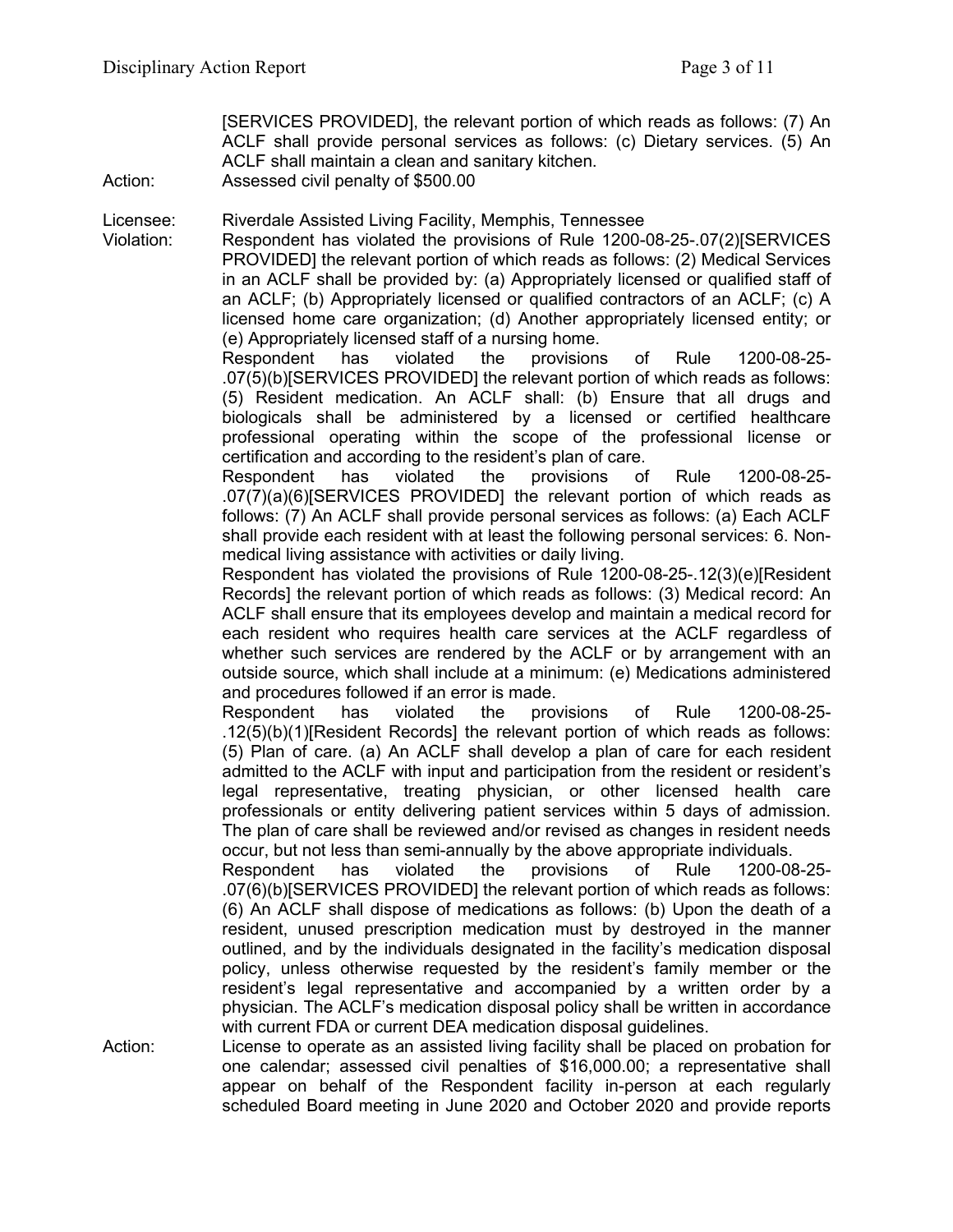regarding the progress of the facility to correct the outstanding deficiencies and maintain compliance.

- Licensee: Schilling Gardens Assisted Living, Collierville, Tennessee
- Violation: Respondent has violated the provisions of Rule 1200-08-25- .07(7)(c)(2)[SERVICES PROVIDED] the relevant portion of which reads as follows: (7) An ACLF shall provide personal services as follows: (c) Dietary services. (2) An ACLF shall have an employee who: (i) Serves as director of the food and dietetic service: (ii) Is responsible for the daily management of the dietary services and staff training; and (iii) Is qualified by experience or training.<br>Respondent has violated the provisions of Rule 1200-08-25 Respondent has violated the provisions of Rule 1200-08-25- .07(7)(c)(5)[SERVICES PROVIDED] the relevant portion of which reads as follows: (7) An ACLF shall provide personal services as follows: (c) Dietary services. (c) Dietary services. (5) An ACLF shall maintain a clean and sanitary kitchen.
- Action: Assessed civil penalties totaling \$1,000.00.

Licensee: Whitehaven Assisted Care Living Facility, Adams, Tennessee

Violation: Respondent has violated the provisions of Rule 1200-08-25-.10(3)(a)[Life Safety] the relevant portion of which reads as follows: (3) An ACLF shall conduct fire drills in accordance with the following: (a) Fire drills shall be held for each ACLF work shift in each separate ACLF building at least quarterly. Action: Assessed civil penalties totaling \$500.00.

# **BOARD OF MASSAGE LICENSURE**

| Licensee:<br>Violation:<br>Action: | Daily Spa, Establishment, Gallatin, Tennessee<br>Owner failed to ensure that all persons who perform massage therapy in the<br>establishment maintained current licensure.<br>License revoked.                                                                                                               |
|------------------------------------|--------------------------------------------------------------------------------------------------------------------------------------------------------------------------------------------------------------------------------------------------------------------------------------------------------------|
| Licensee:<br>Violation:<br>Action: | Healing Care Center, Establishment, Nashville, Tennessee<br>Owner failed to ensure that all persons who perform massage therapy in the<br>establishment maintained current licensure.<br>License revoked.                                                                                                    |
| Licensee:<br>Violation:<br>Action: | Sunshine Massage, Establishment, Brentwood, Tennessee<br>Owner failed to ensure that all persons who perform massage therapy in the<br>establishment maintained current licensure.<br>License revoked.                                                                                                       |
| Licensee:<br>Violation:<br>Action: | Hu Nan, LMT, Johnson City, Tennessee<br>Guilty of permitting an unlicensed person to perform massage in such licensee's<br>establishment and operating a massage establishment without a valid license.<br>License revoked; assessed civil penalty of \$1,000.00 plus the costs of<br>prosecuting this case. |
| Licensee:<br>Violation:            | Yuanjie Yang, LMT, Nashville, Tennessee<br>Guilty of permitting an unlicensed person to perform massage in such licensee's<br>establishments.                                                                                                                                                                |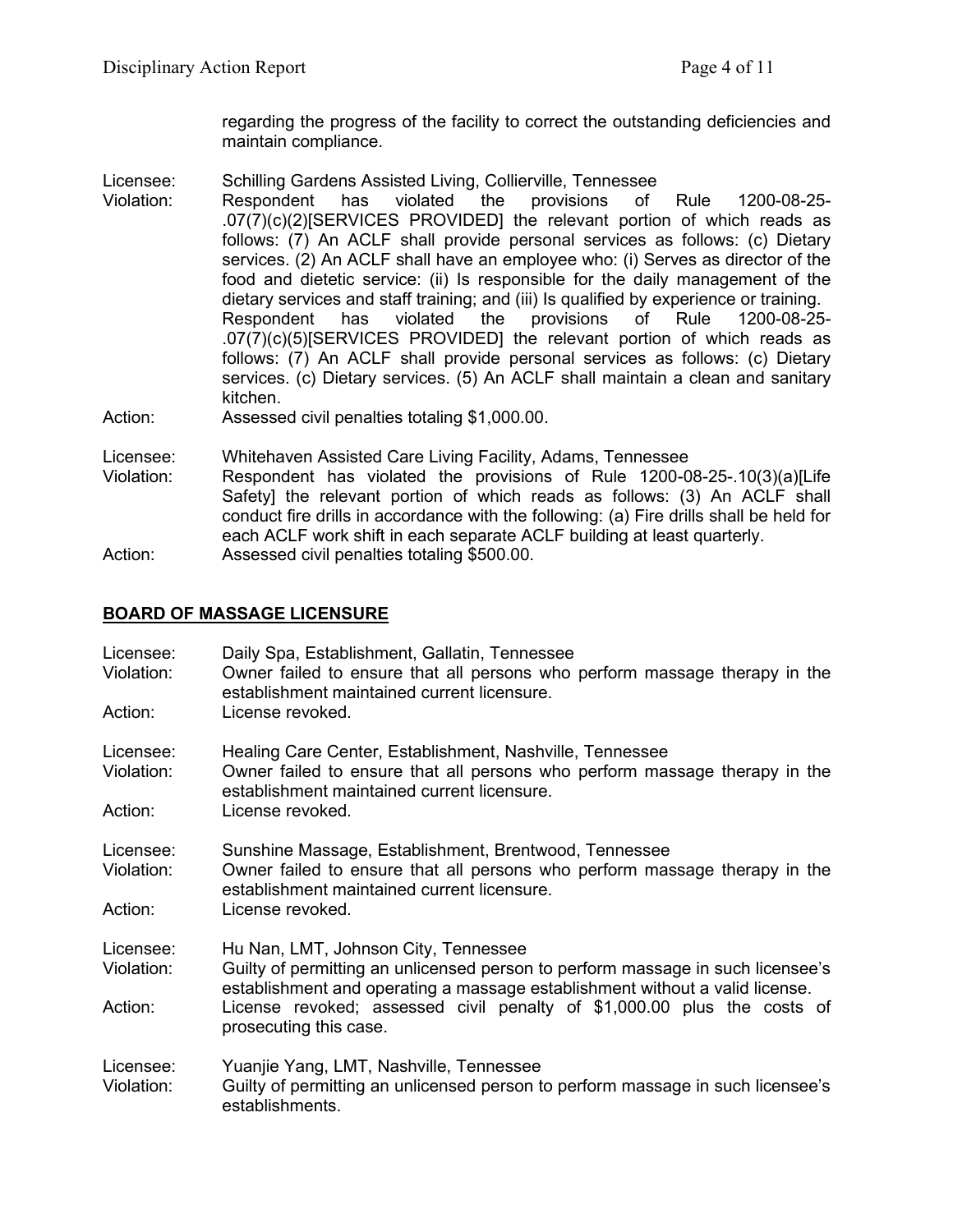Action: License placed on probation for 2 years; assessed civil penalty of \$3,000.00 plus the costs of prosecuting this case.

### **BOARD OF MEDICAL EXAMINERS**

| Licensee:<br>Violation:            | Albert Bystritskii, MD, Winchester, Tennessee<br>Guilty of healthcare liability or a pattern of continued or repeated health care<br>liability, ignorance, negligence or incompetence in the course of professional<br>practice                                                                                                                                                                                                                                                             |
|------------------------------------|---------------------------------------------------------------------------------------------------------------------------------------------------------------------------------------------------------------------------------------------------------------------------------------------------------------------------------------------------------------------------------------------------------------------------------------------------------------------------------------------|
| Action:                            | License reprimanded; assessed civil penalty of \$500.00 plus the reasonable<br>costs of prosecuting this case.                                                                                                                                                                                                                                                                                                                                                                              |
| Licensee:<br>Violation:<br>Action: | David Chunn, MD, Nashville, Tennessee<br>Failed to submit documented proof of properly maintaining sufficient continuing<br>education credits upon request by the Department<br>License reprimanded; complete 35 hours of continuing education to include 2<br>hours related to controlled substance prescribing; complete additional 10 hours<br>of continuing education for the current year; assessed civil penalty of \$7,000.00<br>plus the reasonable costs of prosecuting this case. |
| Licensee:<br>Violation:<br>Action: | Terence Dunn, MD, Clarksville, Tennessee<br>Failed to comply with the conditions required by his November 2008 conditional<br>licensure letter<br>License voluntarily surrendered; assessed reasonable costs of prosecuting this<br>case.                                                                                                                                                                                                                                                   |
| Licensee:<br>Violation:<br>Action: | Richard G. Farmer, MD, Memphis, Tennessee<br>Guilty of engaging in unprofessional conduct; dispensing, prescribing, or<br>otherwise distributing any controlled substance or other drug not in the course of<br>professional practice; ignorance, negligence, or incompetence in the course of<br>medical practice.<br>License surrendered – revoked; Respondent is permanently prohibited from<br>applying for a new medical license or for reinstate of his revoked medical<br>license.   |
| Licensee:<br>Violation:<br>Action: | Gregory Lewis, MD, Jonesboro, Tennessee<br>Guilty of receiving a disciplinary action against his license to practice medicine<br>by another state or territory of the United States for any acts or omissions that<br>would constitute grounds for discipline of a person licensed in this state.<br>License indefinitely suspended; assessed the reasonable costs of prosecuting<br>this case                                                                                              |
| Licensee:<br>Violation:<br>Action: | Steven R. Mynatt, MD,<br>Guilty of criminal conviction for allegedly conspiring to distribute controlled<br>substancesand the unlawful distribution of controlled substancesboth of<br>which are felonies.<br>License surrendered, permanently revoked and Respondent is permanently<br>prohibited from applying for a new medical license or for reinstatement of his<br>revoked medical license                                                                                           |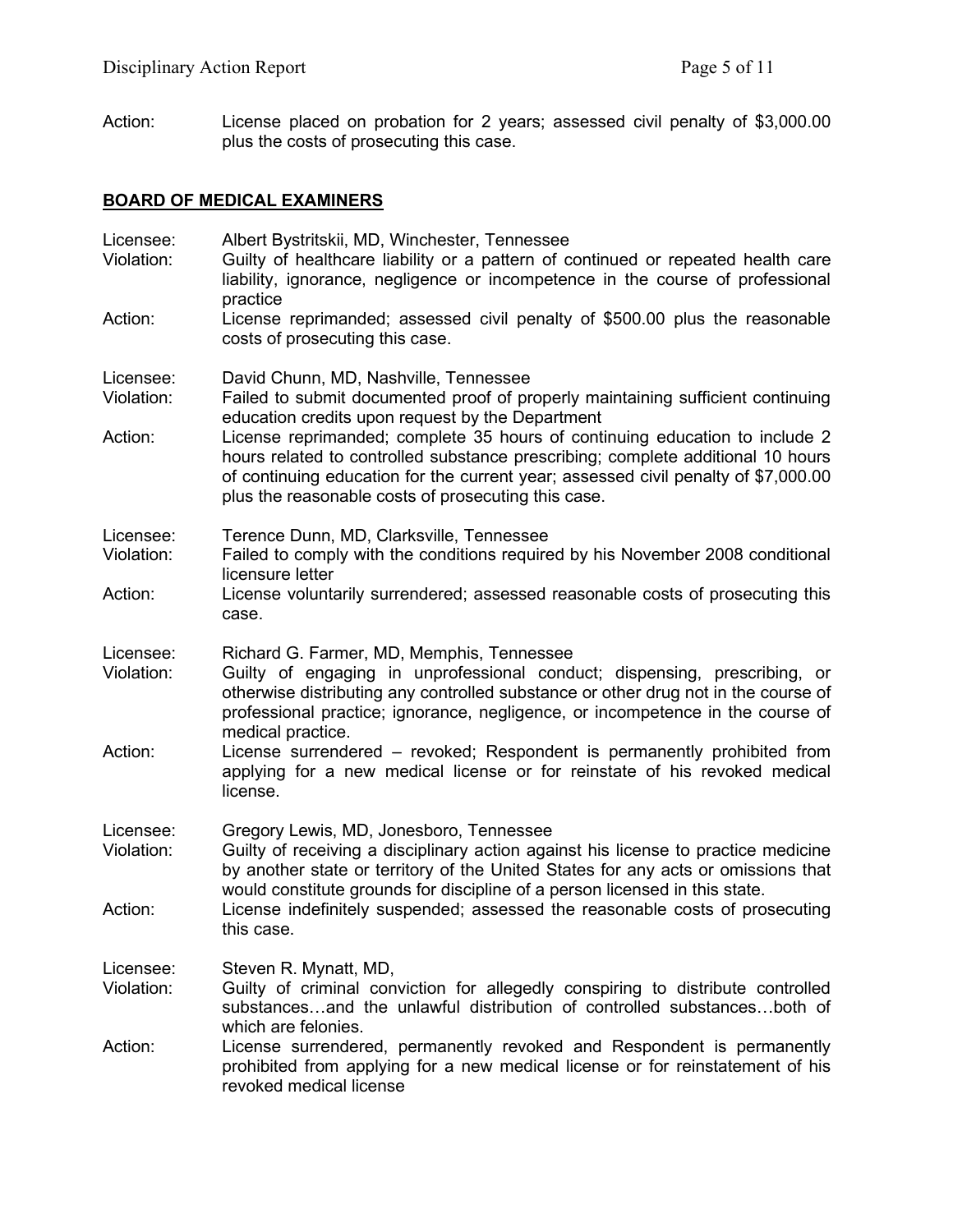Licensee: Katrina L. Mercer, AMDX, White House, Tennessee

Violation: Guilty of noncompliance with board ordered lifetime monitoring agreement.

Action: License revoked; assessed costs of prosecuting this case.

Licensee: Nirav Patel, MD, Jackson, Tennessee

- Violation: Guilty of prescribing, dispensing or administering opioids in a manner that violates the board's or committee's statutes or rules…engaged in a significant deviation or pattern of deviation from sound medical judgment. Failed to maintain a medical record for every patient for whom he and/or any of his professionally licensed supervisees, performs services or provides professional consultation.
- Action: License placed on probation for 6 months. Complete continuing education course "Prescribing Controlled Drugs: Critical Issues and Common Pitfalls" restricted from prescribing opioids for 6 months and until the continuing education course is completed; assessed civil penalty of \$3,000.00; plus the reasonable costs of prosecuting this case.

Licensee: Randolph Richards, MD, Clarksville, Tennessee

- Violation: Guilty of prescribing, dispensing or administering opioids in a manner that violates the board's or committee's statutes or rules…engaged in a significant deviation or pattern of deviation from sound medical judgment.
- Action: License reprimanded; must successfully complete medical course entitled "Intensive Course in Controlled Substance Prescribing;" is restricted from prescribing opioids for 6 months; restricted from collaborating with any advanced practice registered nurses or physician assistants for prescribing opioids for 6 months; assessed civil penalty of \$2,000.00 plus reasonable costs of prosecuting this case.

Licensee: Aftab A. Shaikh, MD, Memphis, Tennessee

- Violation: Failed to submit documented proof of properly maintaining sufficient continuing education credits upon request by the Department
- Action: License reprimanded; complete 24.75 hours of continuing education to include 2 hours related to controlled substance prescribing; complete additional 10 hours of continuing education for the current year; assessed civil penalty of \$4,950.00 plus the reasonable costs of prosecuting this case.

Licensee: Lawrence Joseph Valdez, MD, Hendersonville, Tennessee

- Violation: Plead guilty to one count of distribution of Schedule II controlled substances without medical purpose and outside of the usual course of professional practice. Conviction of a felony, conviction of any offense under state or federal laws relative to drugs or the practice of medicine constitutes a violation of Tennessee Law. Dispensing, prescribing or otherwise distributing any controlled substance or any other drug not in the course of professional practice, or not in good faith to relieve pain and suffering or not to cure an ailment, physical infirmity or disease, or in amounts and/or for durations not medically necessary, advisable or justified for a diagnosed condition, constitutes a violation of Tennessee Law.
- Action: License voluntarily surrendered; assessed civil penalty of \$2,000.00 plus the costs of prosecuting this case.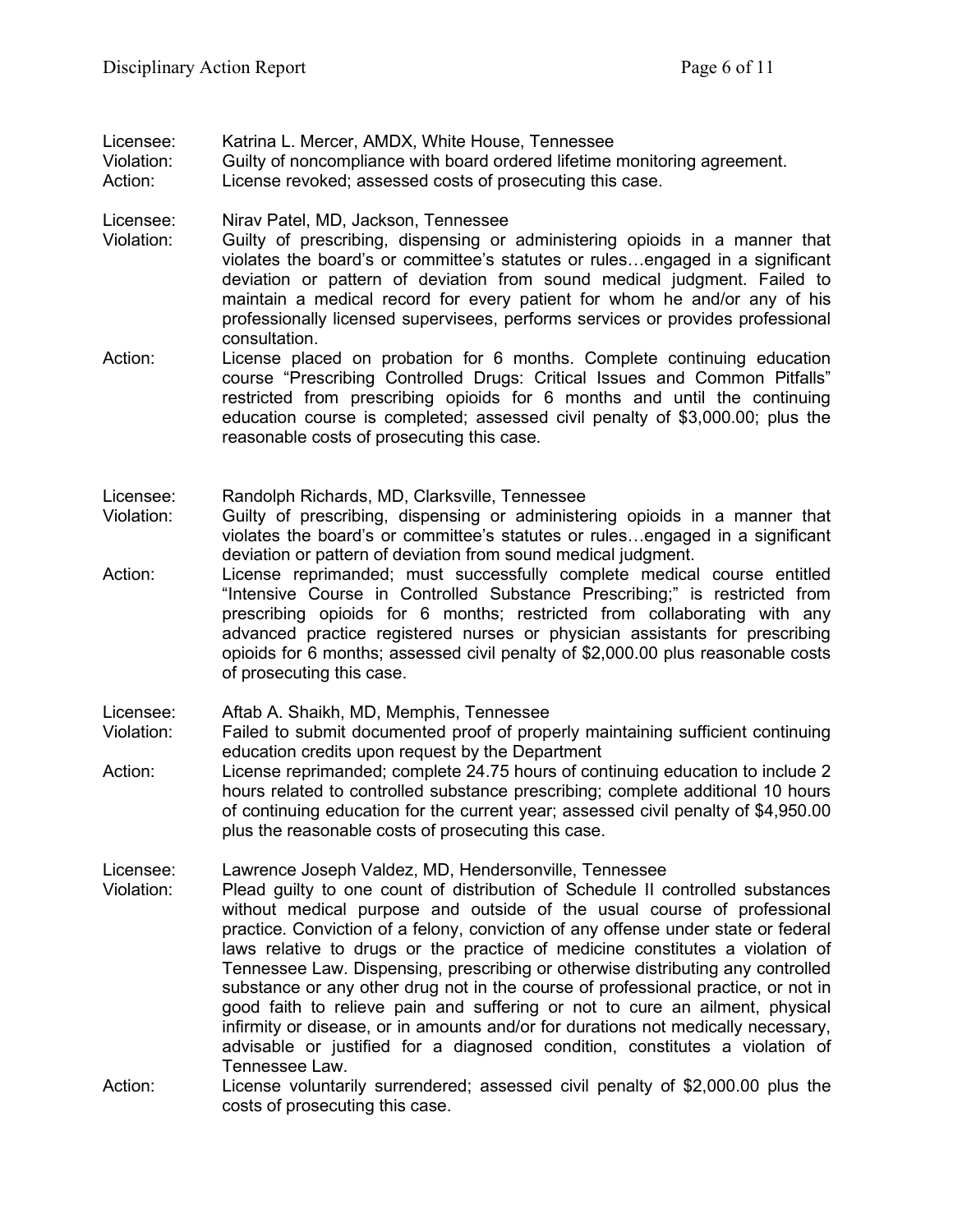#### **BOARD OF MEDICAL EXAMINERS' ADVISORY COMMITTEE FOR ACUPUNCTURE**

| Licensee:  | Lyle C. Harvey, L.A.c., Orlinda, Tennessee                                    |
|------------|-------------------------------------------------------------------------------|
| Violation: | Failed to timely renew license and practiced acupuncture on a lapsed license. |
| Action:    | License reprimanded; assessed civil penalty of \$2,100.00 plus the reasonable |
|            | costs of investigation and enforcement in this matter.                        |

#### **BOARD OF NURSING**

- Licensee: Lori A. Adams, RN, Huntingdon, Tennessee Violation: Respondent has violated or attempted to violate, directly or indirectly, or assisted in or abetted the violation of, or conspired to violate, any provision of this chapter or any lawful order of the board issued pursuant thereto. Action: License voluntarily surrendered
- Licensee: Wendy Lea Brady, RN, Hermitage, Tennessee
- Violation: Guilty of unfit or incompetence by reason of negligence, habits or other cause; being addicted to alcohol or drugs to the degree of interfering with nursing duties; and unprofessional conduct to wit: Testing positive for any drug on any government or private sector pre-employment or employer-ordered confirmed drug test. Abandoning or neglecting a patient requiring nursing care; Being under the influence of alcoholic beverages, or under the influence of drugs which impair judgment while on duty in any health care facility, school, institution or other work place location.
- Action: License suspended; multi-state privileges deactivated; undergo evaluation approved by Tennessee Professional Assistance Program (hereafter "TnPAP"). Upon recommendation of return to practice license to be placed on probation for three (3) years.

Licensee: Lisa L. Copeland, APRN, Lebanon, Tennessee

- Violation: Guilty of unprofessional conduct to wit: Is unfit or incompetent by reason of negligence, habits or other cause; is addicted to alcohol or drugs to the degree of interfering with nursing duties; Being under the influence of alcoholic beverages, or under the influence of drugs which impair judgment while on duty in any health care facility, school, institution or other work place location. Refusing to submit to a drug test or testing positive for any drug on any government or private sector pre-employment, employer-ordered or confirmed drug test.
- Action: License suspended; multi-state privileges deactivated; undergo evaluation approved by Tennessee Professional Assistance Program (hereafter "TnPAP"). Upon recommendation of return to practice license to be placed on probation for three (3) years.

Licensee: Christy M. Davis, RN, Medon, Tennessee<br>Violation: Guilty of unprofessional conduct.

Guilty of unprofessional conduct.

Action: License reprimanded; assessed costs of investigation and enforcement; obtain 10 hours continuing education in de-escalation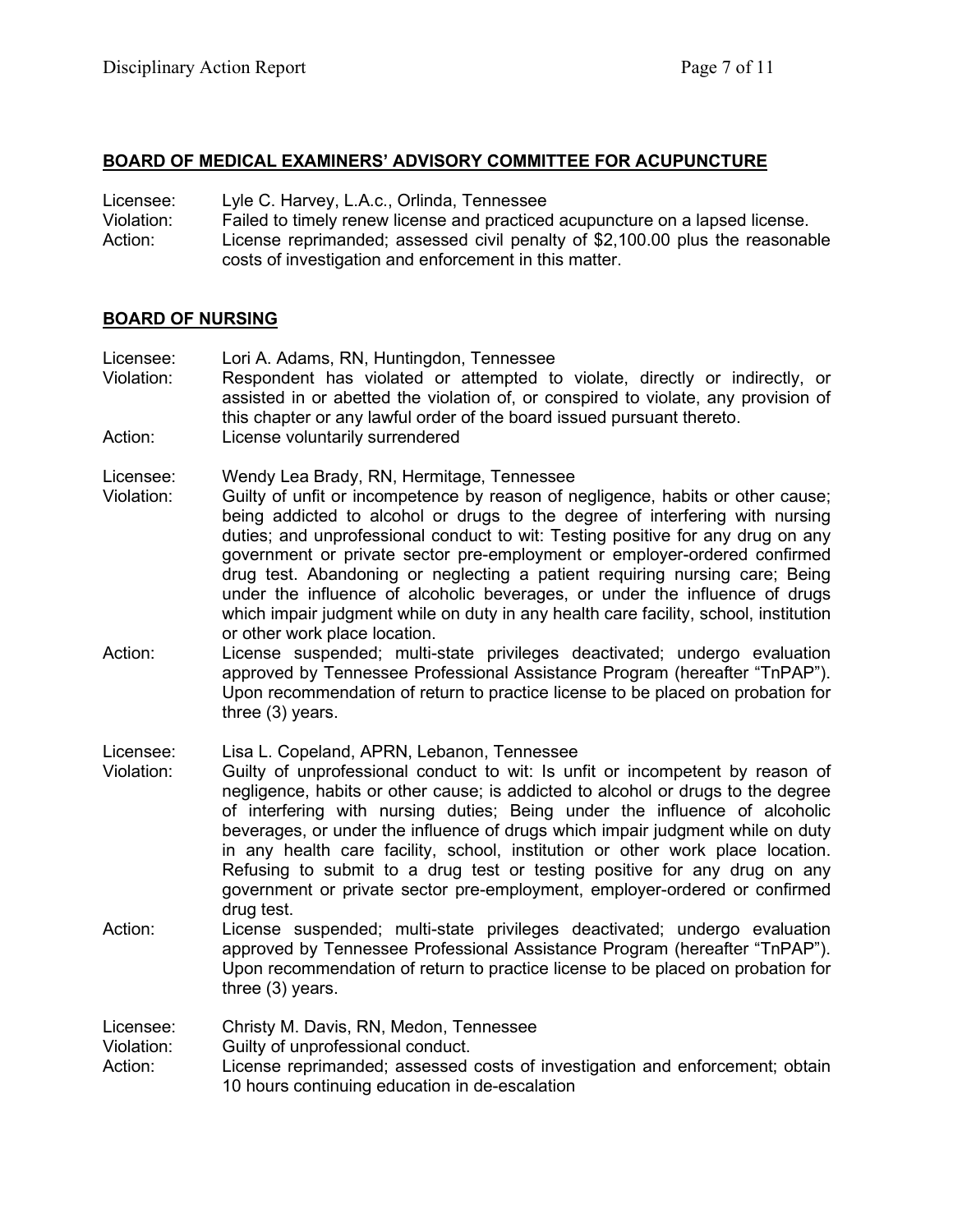| Licensee:<br>Violation:<br>Action: | Jesseca Farr, RN, Nashville, Tennessee<br>Guilty of unprofessional conduct by Abandoning and neglecting a patient<br>requiring nursing care.<br>License placed on probation; multi-state license deactivated; required to obtain<br>10 hours of continuing education on patient safety and 10 hours of continuing<br>education on care of a dialysis patient; Respondent must supply any employers<br>with a copy of the Board's Order and present proof of the supervisor's<br>acknowledgement on employer letterhead.                                                                                                                                                                                                                                                                                                                                                                                        |
|------------------------------------|----------------------------------------------------------------------------------------------------------------------------------------------------------------------------------------------------------------------------------------------------------------------------------------------------------------------------------------------------------------------------------------------------------------------------------------------------------------------------------------------------------------------------------------------------------------------------------------------------------------------------------------------------------------------------------------------------------------------------------------------------------------------------------------------------------------------------------------------------------------------------------------------------------------|
| Licensee:<br>Violation:            | Linda Gail Green, RN, Hayden, Alabama<br>Guilty of unprofessional conduct to wit: practicing professional nursing in a<br>manner inconsistent with T.C.A. Sec 63-7-103 by improperly administering oral<br>medication                                                                                                                                                                                                                                                                                                                                                                                                                                                                                                                                                                                                                                                                                          |
| Action:                            | License placed on probation for not less than 12 months; multistate privilege to<br>practice shall be voided during probationary period; obtain 30 hours of<br>continuing education consisting of 10 hours in IV medication administration; 10<br>hours regarding central line management and 10 hours regarding patient safety.                                                                                                                                                                                                                                                                                                                                                                                                                                                                                                                                                                               |
| Licensee:<br>Violation:<br>Action: | Leon Burnett Hensley, LPN, Clarksville, Tennessee<br>Unfit or incompetent by reason of negligence, habits, or other cause; and guilty<br>of unprofessional conduct<br>License summarily suspended                                                                                                                                                                                                                                                                                                                                                                                                                                                                                                                                                                                                                                                                                                              |
| Licensee:<br>Violation:<br>Action: | James D. Jinkins, RN, Clarksville, Tennessee<br>Guilty of unprofessional conduct, unfitness or incompetency by reason of<br>negligence, habits or other cause including but not limited to (g) Being under the<br>influence of alcoholic beverages, or under the influence of drugs which impair<br>judgment while on duty in any health care facility school, institution or other work<br>place location; and (j) Revocation, suspension, probation or other discipline of a<br>license to practice nursing by another state or territory of the United States for<br>any act or omission which would constitute grounds for the revocation,<br>suspension, probation or other discipline of a license in this state.<br>License suspended, multistate privileges are deactivated. Respondent must<br>undergo an evaluation approved by the Tennessee Professional Assistance<br>Program.                    |
| Licensee:<br>Violation:<br>Action: | Tracy L. Nutt, RN, Mount Laurel, New Jersey<br>Is guilty of fraud or deceit in procuring or attempting to procure a license to<br>practice nursing; and guilty of unprofessional conduct to wit: Revocation,<br>suspension, probation or other discipline of a license to practice nursing by<br>another state or territory of the United States for any act or omission which<br>would constitute grounds for the revocation, suspension, probation or other<br>discipline of a license in this state. Otherwise, discipline a holder of a license,<br>certificate, permit or authorization, if the applicant, licensee or certificate or<br>permit holder has been disciplined by another state of the United States for any<br>acts or omissions that would constitute grounds for discipline of a person<br>licensed, certified, permitted or authorized in this state.<br>License voluntarily surrendered |
| Licensee:<br>Violation:            | Deborah L. Petty, RN, Columbia, Tennessee<br>Guilty of unprofessional conduct to wit: Unauthorized use or removal of                                                                                                                                                                                                                                                                                                                                                                                                                                                                                                                                                                                                                                                                                                                                                                                           |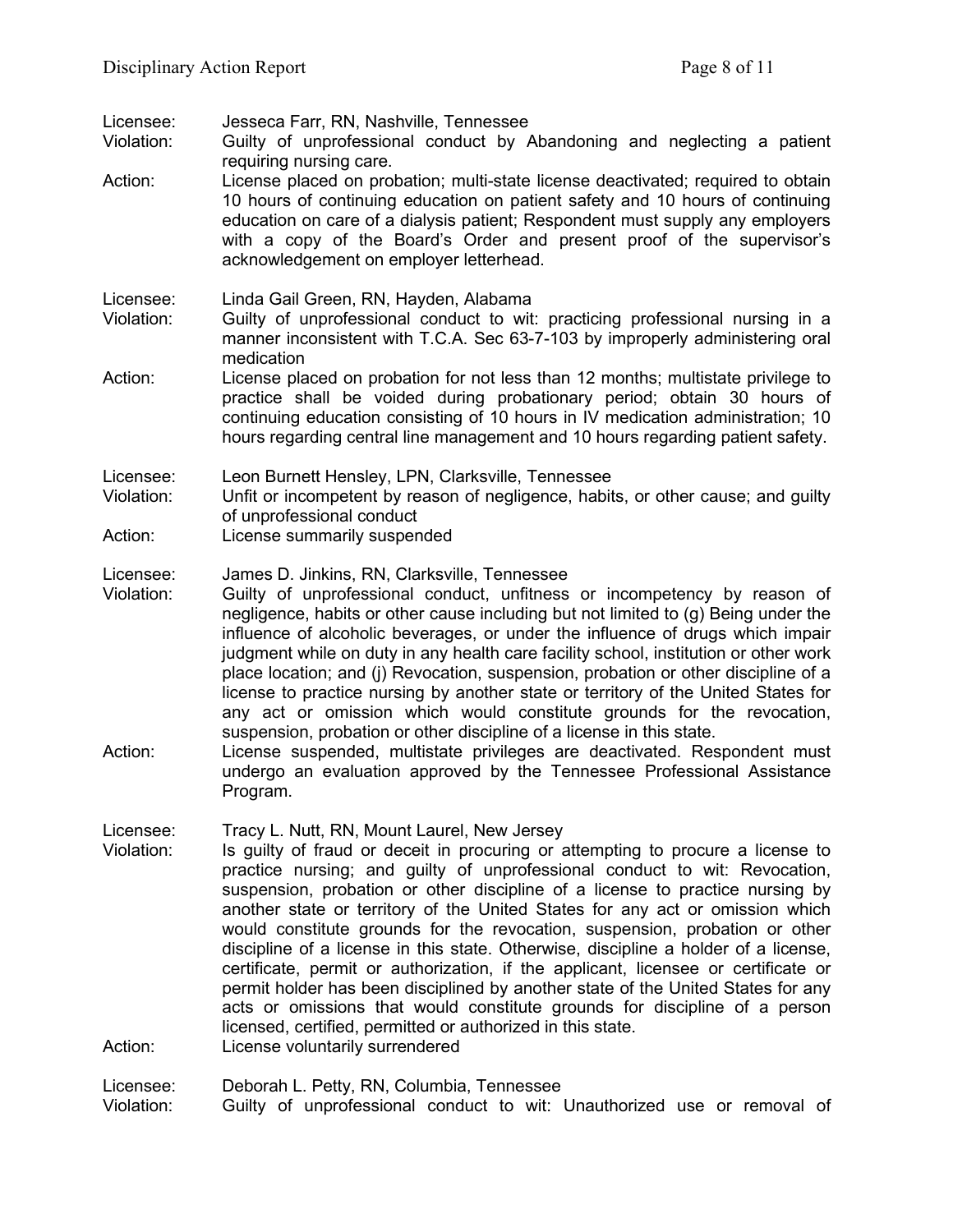narcotics, drugs, supplies, or equipment from any health care facility, school, institution or other work place location; Engaging in acts of dishonesty which related to the practice of nursing.

Action: License suspended, multistate privilege deactivated until an evaluation approved by Tennessee Professional Assistance Program and recommendation of a return to practice then license to be placed on probation for no less than three (3) years.

Licensee: Joseph A. Sawyer, RN, Memphis, Tennessee

- Violation: Refusing to submit to a drug test or testing positive for any drug on any government or private sector pre-employment, employer ordered, or confirmed drug test; and guilty of unprofessional conduct
- Action: License suspended; multistate privilege deactivated until an evaluation approved by Tennessee Professional Assistance Program and recommendation of a return to practice then license to be placed on probation for no less than three (3) years

Licensee: Richard A. Smith, RN, Science Hill, Kentucky

Violation: Guilty of testing positive for any drug on any government or private sector preemployment, or employer ordered confirmed drug test; and guilty of unprofessional conduct to wit: unauthorized use or removal of narcotics, drugs, supplies, or equipment from any health care facility, school, institution or other work place location; the use of any intoxicating beverage or the illegal use of any narcotic or dangerous drug while on duty in any health care facility, school, institution, or other work place location; being under the influence of alcoholic beverages, or under the influence of drugs which impair judgment while on duty in any health care facility, school, institution or other work place location; and engaging in acts of dishonesty which relate to the practice of nursing Action: License summarily suspended

Licensee: Tracy L. Spriggs, RN, Kingsport, Tennessee

- Violation: Guilty of unprofessional conduct; (e) Unauthorized use or removal of narcotics, drugs, supplies, or equipment from any health care facility, school, institution or other work place location.
- Action: License suspended, multistate privilege deactivated until an evaluation approved by Tennessee Professional Assistance Program and recommendation of a return to practice then license to be placed on probation for no less than three (3) years.

Licensee: Loretta D. Upton, RN, Lewisburg, Tennessee

- Violation: Guilty of unprofessional conduct to wit: intentionally or negligently causing physical or emotional injury to a patient.
- Action: License voluntarily surrendered

Licensee: Robert Floyd Warner, RN, Clarksville, Tennessee

Violation: Guilty of unprofessional conduct to wit: Revocation, suspension, probation or other discipline of a license to practice nursing by another state or territory of the United States for any act or omission which would constitute grounds for the revocation, suspension, probation or other discipline of a license in this state.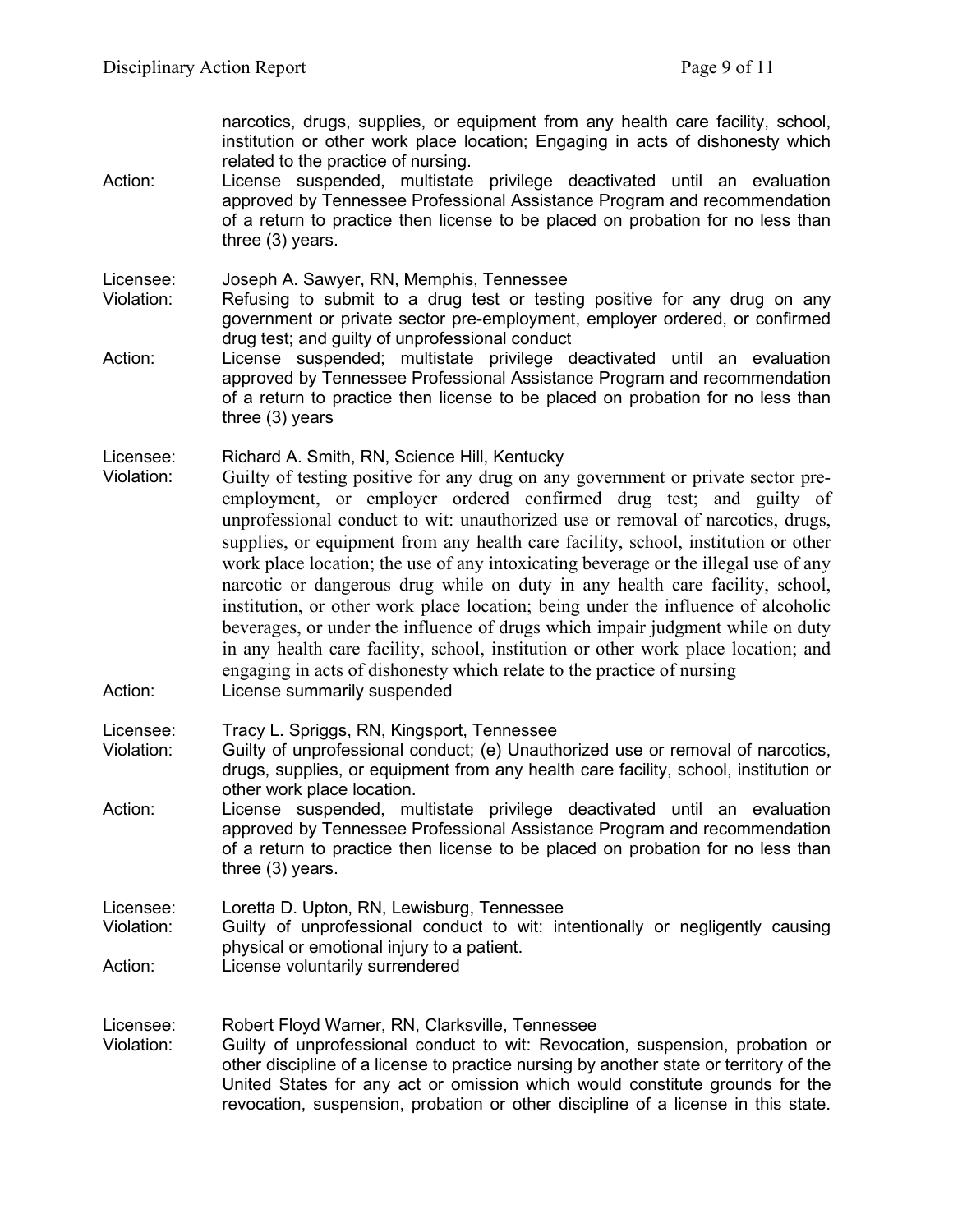Otherwise discipline a holder of a license, certificate, permit or authorization, if the applicant, licensee or certificate or permit holder has been disciplined by another state of the United States for any acts or omissions that would constitute grounds for discipline of a person licensed, certified, permitted or authorized in this state. Action: License voluntarily surrendered Licensee: Joel T. Wruble, LPN, Sparta, Tennessee Violation: Guilty of unprofessional conduct Action: License suspended with terms; must obtain 20 hours of continuing education, assessed civil penalty of \$1,000.00 and costs not to exceed \$1,500.00. Licensee: Carla R. Yarbrough, LPN, Huntington, Tennessee Violation: Guilty of refusing to submit to a drug test or testing positive for any drug on any government or private sector pre-employment, or employer-ordered confirmed drug test. Action: License suspended with terms.

## **BOARD OF OSTEOPATHIC EXAMINERS**

| Licensee:<br>Violation:<br>Action: | Willie J. Chester, Jr., DO, Pike Road, Alabama<br>Guilty of unprofessional, dishonorable or unethical conduct. Conviction of a<br>felony, conviction of any offense under state or federal drug laws or conviction<br>of any offense involving moral turpitude.<br>License reprimanded; and assessed the costs of prosecuting this case. |
|------------------------------------|------------------------------------------------------------------------------------------------------------------------------------------------------------------------------------------------------------------------------------------------------------------------------------------------------------------------------------------|
| Licensee:<br>Violation:            | Vinson M. DiSanto, DO, McKinney, Texas<br>Guilty of a disciplinary action against a license to practice medicine by another<br>state or territory of the United States for any acts or omissions that would<br>constitute grounds for discipline of a person licensed in this state.                                                     |
| Action:                            | License placed on probation until Respondent successfully complies with<br>Kentucky's emergency order of restriction and has established compliance with<br>all terms of the Kentucky Board; and is assessed the costs associated with the<br>prosecution of the cause.                                                                  |
| licensee:<br>Violation:            | William Williams, DO, Morristown, Tennessee<br>Guilty of unprofessional, dishonorable, or unethical conduct by serving as a<br>supervising physician which was in direct violation of a previous Order by the<br>Board prohibiting Respondent from serving in a supervisory position for the full 5<br>year probationary period.         |
| Action:                            | License placed on probation for additional 9 months; assessed additional civil<br>penalty of \$2,700.00 plus the costs associated with the prosecution of the<br>cause.                                                                                                                                                                  |

#### **BOARD OF VETERINARY EXAMINERS**

Licensee: Lisa Michelle Martin, DVM, Murfreesboro, Tennessee Violation: Respondent is guilty of professional incompetence to wit: Respondent